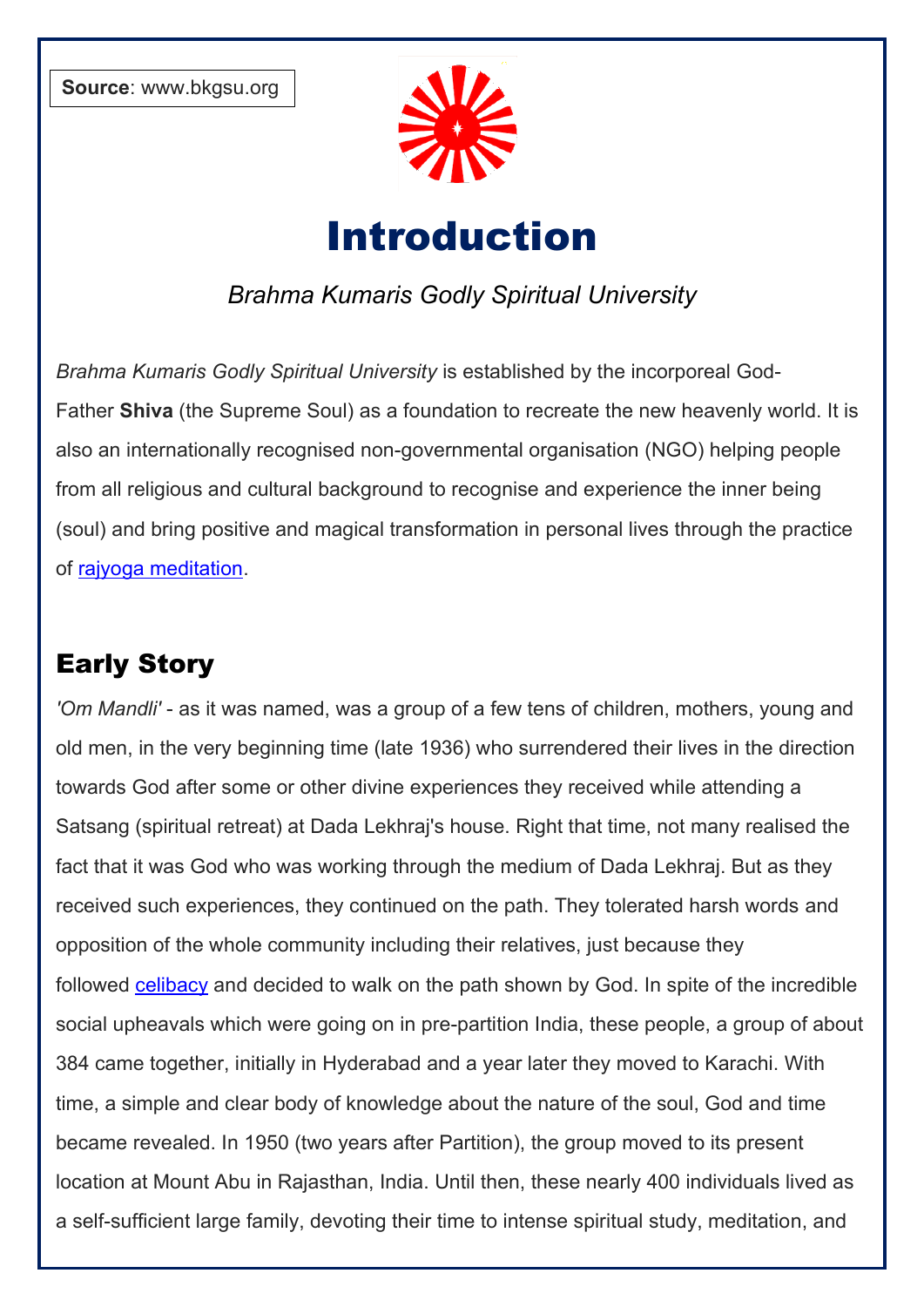self-transformation. Their undeviating faith and sacrifice became immortal. Now those souls who came in the very beginning are referred to as Dadi or Dada (with respect). Visit our [Biography](https://www.shivbabas.org/biography) section to know their life stories.

## Present Time

Now is the *time* of such a **transformation**, which only once occurs in the whole *Kalpa* (cycle of 5000 years). When whole of the world is corrupt, vicious and souls are in sorrow, God has to come to free all his children and give the inheritance of peace, love and happiness. God is our Supreme Father, the Supreme teacher, our guide, a true friend and everyone that we ever need. We have a beautiful spiritual relationship with him and therefore we all pray and remember him in many ways in our difficult times. Learn more about the introduction of our long lost and now found father on this page - **[About God](https://www.shivbabas.org/god-the-supreme-soul-shiv-baba)** (name, form, task, incarnation)

## God Has Come

In this time when unrighteousness, vices, and ignorance is prevailing, and human beings have forgotten their true identity and their [original nature,](https://files.shivbabas.org/wp-content/uploads/7-Virtues-of-Soul-in-English.pdf) and thus fell down in the grounds of moral and spiritual values, God has come to remind, teach, and re-establish the world which existed on earth 5000 years ago. The world which we yet remember as **heaven**. The present time is called Sangam Yug/Confluence Age, an age or time period between Iron Age (Kaliyug) and the Golden Age [\(Satyug\)](https://www.shivbabas.org/downloads). God is now our teacher and mentor. This institution is thus known as Godfatherly University for world transformation. We the students here are attaining this knowledge and virtues from the spiritual father himself. Through this spiritual university, we godly students are learning the truth of the creation and the creator. The source of wisdom shared at Brahma Kumaris is the **[Murli](https://www.shivbabas.org/what-is-murli)**.

## Our Task

The divine task of God is our mission too. Founded in 1937, by the year 2021, more than **8800 centres** of Brahma Kumaris Spiritual University have been opened in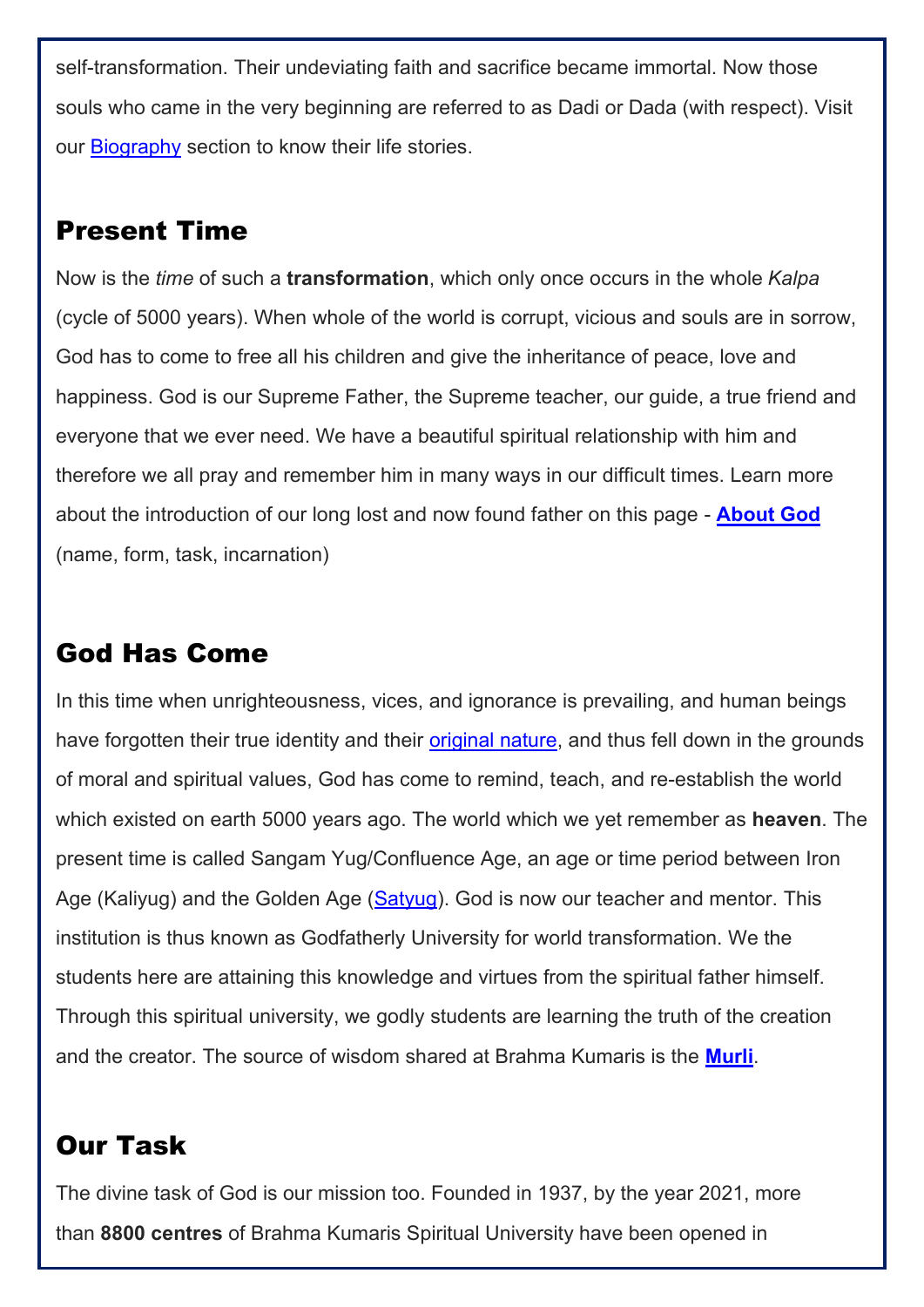around **120 countries**. This is the largest growth of an NGO or any spiritual moment in history. This itself is a signal that world transformation is taking place and a sign of who is the one supporting backbone for this wide-spread organisation cum family to run smoothly, without any internal disputes or lack of resources. We are instruments for God's task of world transformation. And we believe that 'self-transformation' is the source of world transformation in whole. Murli is studied by all BKs (members of Brahma Kumaris) living at our centres and in their households. Murli is teachings of Shiv Baba (God) through his corporeal medium of [Brahma baba](https://files.shivbabas.org/wp-content/uploads/Brahma-Baba-Biography-Life-Story-in-English.pdf) (Prajapita / Adam / first human after whom the organisation is named)

#### Godly Message

Now has the time come when ignorance, unrighteousness, and disharmony is prevailing in the world. God comes to play his role to re-establish the world of peace, purity, love, and happiness which we remember as 'heaven'. **God says:** *"Realise the true self as the Soul and remember me alone. Remembering me, you will get purified from your sins of past births."*

To learn in greater detail, please visit our separate page [Godly Message](https://www.shivbabas.org/shiv-baba-message).

Introduction and the essence of entire knowledge shared at Brahma Kumaris is captured in our online **'RajYoga course'** (link given on last page)

## See Around

This task of world transformation is getting visible in the eyes of many people who are a good observer. Many major changes are happening in the world at both physical and subtle levels. The world is at its full stage in all means. On one hand, science is reaching its height, offering all kinds of comforts; and on the other hand human beings losing their humanity and moral values. See around and you will find every reason why God must come in this time to re-establish the world order.

**Learn more** on page: **Transformation**